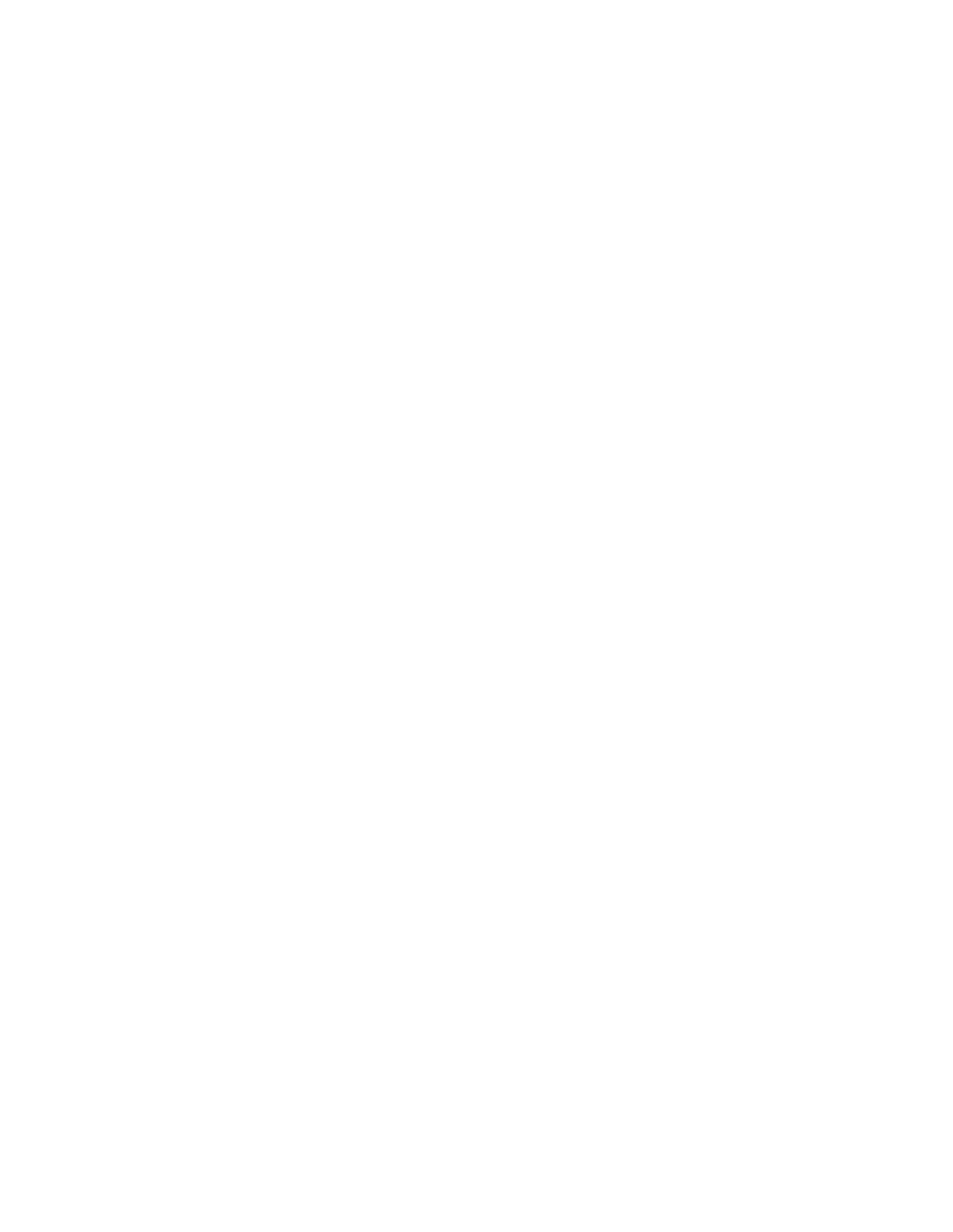# **24**

# **WAZIUP: Open Innovation Platform for IoT-Big Data in Sub-Sahara Africa**

#### **Abdur Rahim Biswas**

Corentin Dupont and Congduc Pham

## **24.1 Introduction**

ICT developments in Sub-Saharan Africa has the potential to cut across traditional sectors: notable examples are the introduction of micro-health insurance and health-savings accounts through mobile devices; index-based crop insurance; crowd-sourcing to monitor and manage the delivery of public services. These innovative applications recognize and leverage commonalities between sectors, blur traditional lines, and open up a new field of opportunities. The opportunity for ICT intervention in Africa is huge especially of IoT and big data: those technologies are promising a big wave of innovation for our daily life. The era of IoT can connect billions of sensors, devices, equipment, systems. In turn, the challenge is about driving business outcomes, consumer benefits, and the creation of new value. The new mantras for the IoT era is the collection, convergence and exploitation of data. The information collection involves data from sensors, devices, gateways, edge equipment and networks. This information allows increasing process efficiency through automation while reducing downtime and improving people productivity. The WAZIUP project will show:

*Potential of IoT and Big data in Africa*: Over the last several years there has been a lot of discussion and research on IoT to understand the reference architecture, what is IoT and how it can impact our daily life. It is not a question any more on whether IoT and big data will come or not: most of the companies have defined internal business activities to go along with this global move. According to the EC nearly five billion things will be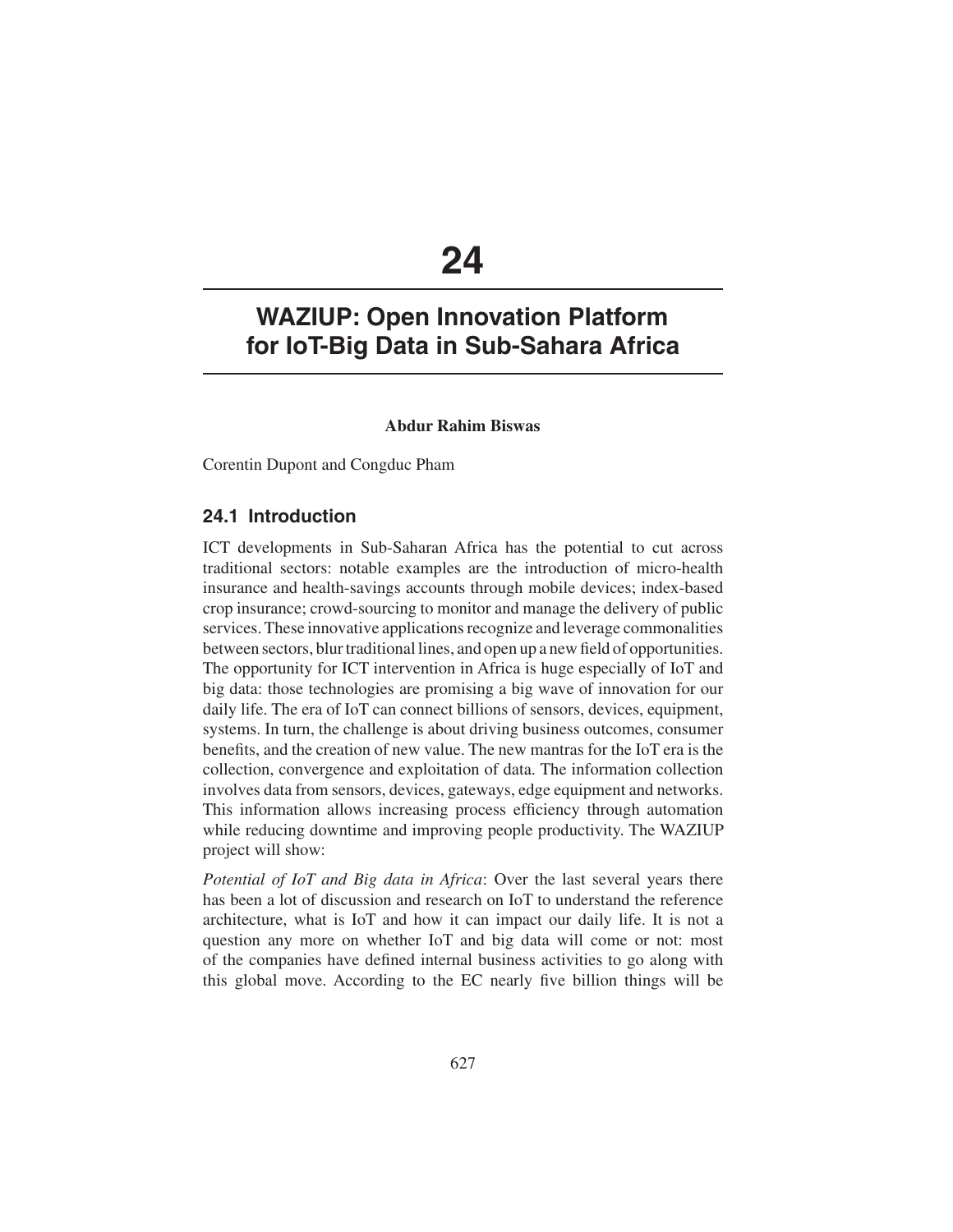connected by 2015, reaching 25 billion by 2020, helping citizens save energy, reduce traffic jams, increase comfort, and get better healthcare and increased independence. Revenues in the European Union from IoT are estimated to represent €400 million in 2015 and are set to increase to more than €1 trillion by 2020. However, countries in Sub-Saharan Africa are still far from being ready to enjoy the full benefit of IoT. This is because of many challenges, such as lack of infrastructure, high cost platforms and complexity in deployment. At the same time, it is very urgent to promote IoT worldwide: WAZIUP will contribute by reducing part of the technology gap between EU and Africa. Thus, the goal of WAZIUP is to deploy and validate real-life IoT and big data pilot cases with several Sub-Saharan African countries.

There are two key reasons why IoT and Big Data should be addressed now in Africa.

- *For EU*: to create critical mass within the IoT innovation ecosystem and facilitate co-creation of products and services in open ecosystems; to this respect, it is necessary to be cooperative with Africa. As the continent has full of young talent (more than 40% of the population in sub-Saharan countries is younger than 15 years old), the cooperation on IoT and Big data with Africa will boost the economy for both continent;
- *For Africa*: There are many challenges to the adoption of IoT and Big Data in Africa. This is why WAZIUP is conceived as a pathfinder project for Africa. We believe that the technological landscape in Africa can move very fast, it is hence urgent to promote the WAZIUP technologies in Africa and to harmonize with global IoT and Big Data movement in order to better prepare for the upcoming ICT wave.

The reason why WAZIUP targets the rural community in Sub-Saharan Africa is because about 64% of the population is living outside cities. The region will be predominantly rural for at least another generation. The pace of urbanization here is slower compared to other continents, and the rural population is expected to grow until 2045. The majority of rural residents manage on less than few Euros per day. Rural development is particularly imperative in sub-Saharan Africa, where half of the rural people are depending on the agriculture/micro and small farm business, other half faces rare formal employment and pervasive unemployment. For rural development, technologies have to support several key application sectors like living quality, health, agriculture, climate changes, etc. To reach WAZIUP goal, one has to overcome both technical challenges as well as economical challenges. WAZIUP project consider how to best design and deploy the IoT-Big Data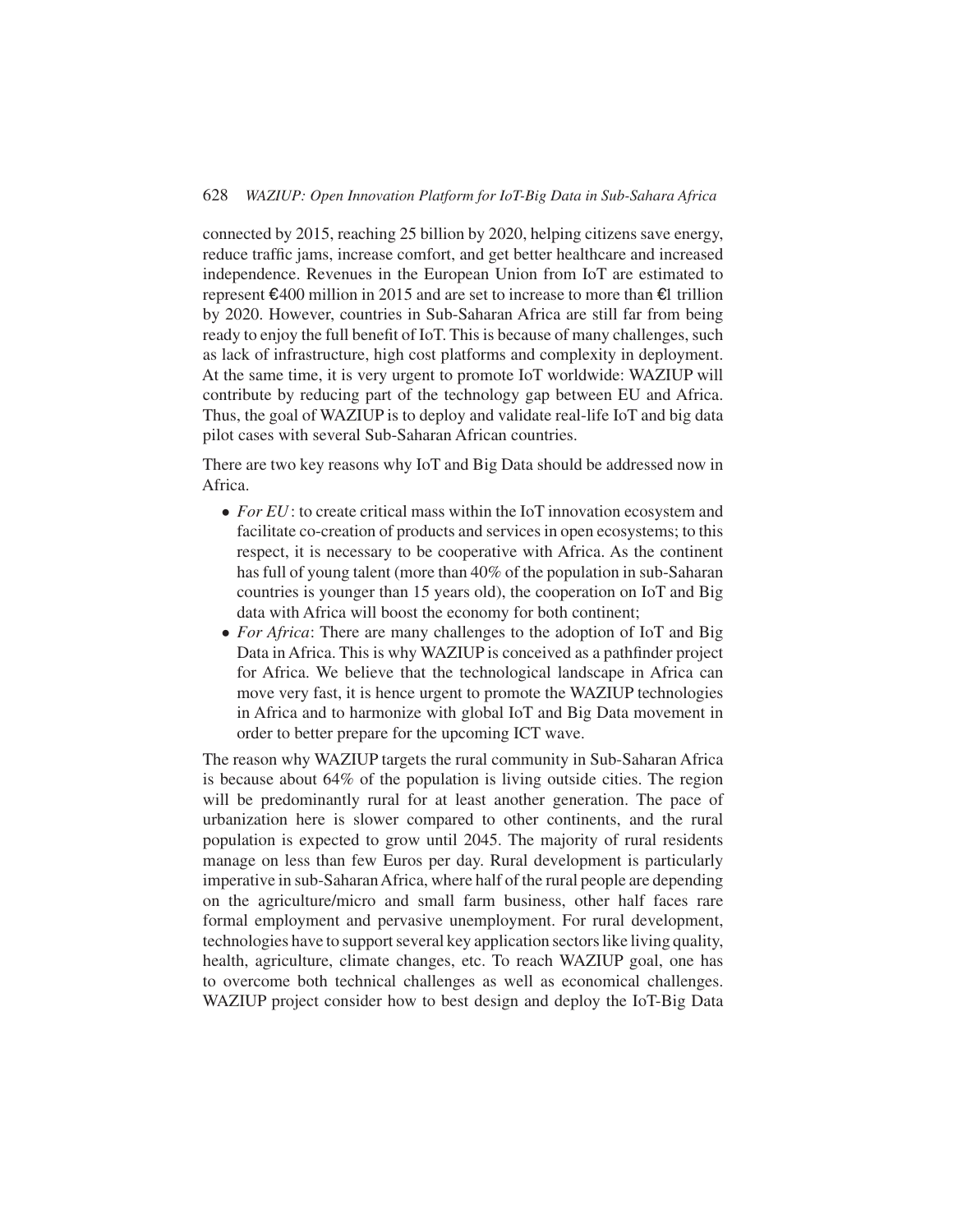technology considering cost and energy challenges in the first place. WAZIUP will target the removal of three major barriers:

- *Rural Access to Technology*: Vast distances and poor infrastructure isolate rural areas, leaving those who live there poorly integrated into modern ICT ecosystems. WAZIUP will offer long-range IoT communication network to connect rural communities: the software service platform will offer highly innovative monitoring, recommendation, notification services based on the data coming from multiple rural application sectors.
- *Cost of hardware and services*: Power consumption and deployment costs are the two most important issues for devices: the first issues are universal for IoT and the later one is more specific to Sub-Shahara Africa. High delivery and infrastructure costs discourage service providers from reaching the countryside. The potential of IoT, in Sub-Saharan Africa, can only be realized if the cost is resolvable as most of the rural population in the Africa is at the poverty level. WAZIUP will take this challenge as the main one to be addressed. WAZIUP will also consider power consumption: devices must reduce the overall power consumption. However the deployment challenges cannot only be realized by reducing the devices as well as service costs, let alone to reduce the joint cost of the devices and service: there has to be an innovative business model. We envision mostly spin-offs enterprises for micro-small scale services that could afford to rent the devices to farmers and provide them services. In this case the cost of services must be also affordable. Hence WAZIUP will have a dedicated effort to design a viable exploitation model which may lead to the creation of small-scale innovative service companies.
- *Quality of service*: the technology of WAZIUP can be used to overcome a structural problem in the work market in Africa: very often communities located in isolated areas are left behind in the innovation process not because they are unwilling to benefit from changes in the technology, but rather because by definition those areas attract fewer and less qualified professionals, civil servants, skilled workers, and innovators than urban centers. Having a technology which offers remote assistance and control indeed greatly mitigates such effect of marginalization. Furthermore, some of the advanced intelligent services, e.g., those qualified as "watchdog" applications – as in the case of cattle-rustling prevention – have the role of increasing security and/or reliability in remote locations and thus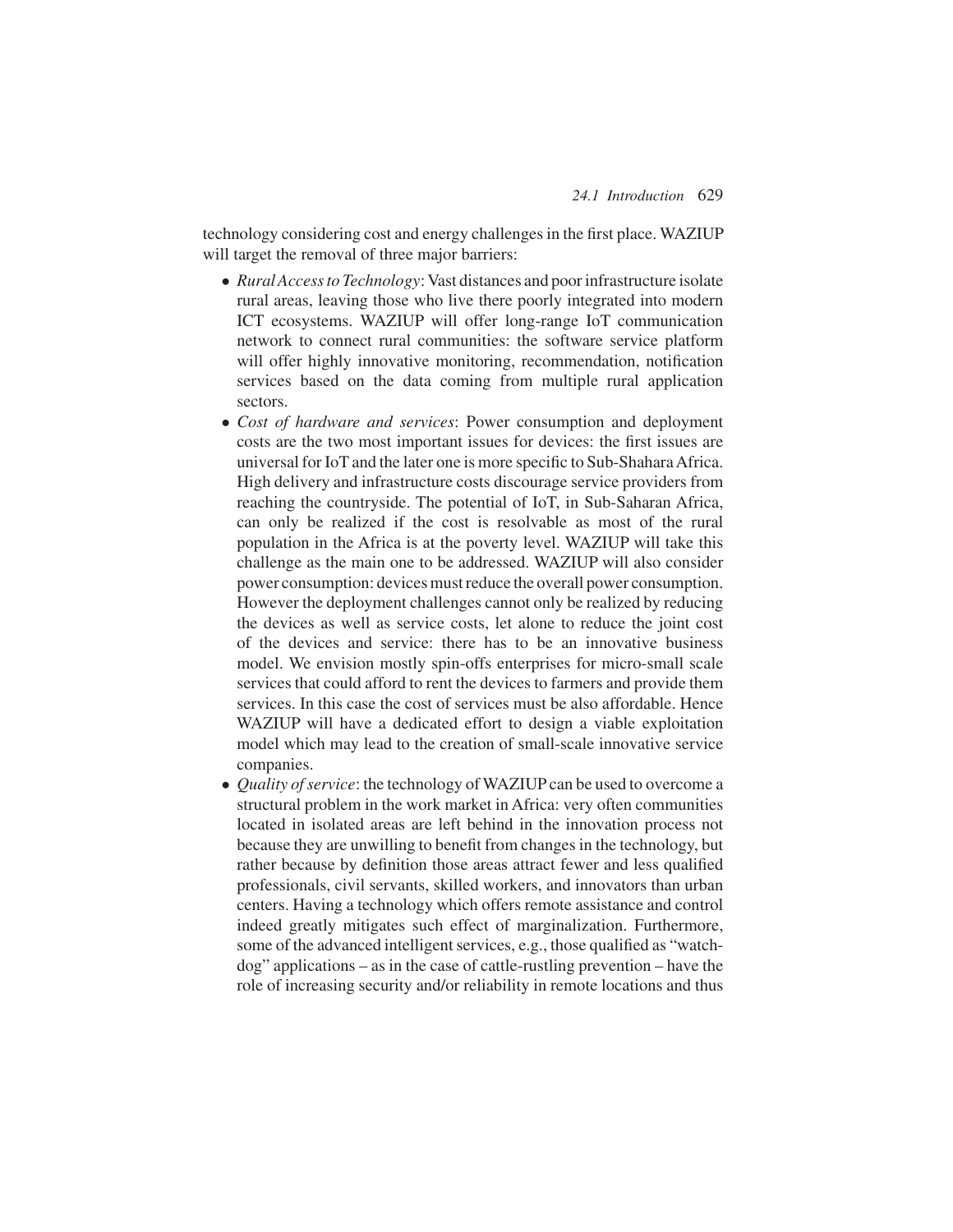have the potential to increase the general quality of experience in the usage of ICT solutions.

Beside the cost and power consumption, the robustness of hardware is a core requirement: hardware has to be robust enough so as to require lower maintenance and handle environmental and deployment threats as well. WAZIUP will collect the grand challenge: reduce costs, reduce power consumption but at the same time increase the robustness of the hardware. WAZIUP will bring in existing IoT-Cloud and big data platform developed in several EU as well as industrial projects. The technologies will address the specific needs and conditions of the business use case identified in the projects.

# **24.2 Objective**

WAZIUP is a H2020 international cooperation action. The project is driven by a consortium of 5 EU partners and of 7 partners from 4 sub-Saharan African countries. Furthermore, it has support from multiple African stakeholders with the aim of defining new innovation space to advance the African Rural Economy. It will do so by involving end-users communities in the loop, namely ruralAfrican communities of selected pilots, and by involving relevant public bodies in the project development. WAZIUP will accelerate innovation in Africa by coupling with current EU innovation in the sector of IoT and Big Data: this EU technology will be specialized to generate African cost effective technologies with an eye to preparing the playground to the future technological waves by solving concrete current needs. WAZIUP will deliver a communication and big data application platform and generate locally the know how by training by use case and examples. The use of standards will help to create an interoperable platform, fully open source, oriented to radically new paradigms for innovative application/services delivery. WAZIUP is driven by the following visions:

- *Empower the African Rural Economy*. Develop new technological enablers to empower the African rural economy now threatened by the concurrent action of rapid urbanization and of climate change. WAZIUP technologies can support the necessary services and infrastructures to launch agriculture and breeding on a new scale;
- *Serve the Wealth Growth of Rural Communities.*Create innovation across a dated agribusiness/agriculture/rural sector: increasing agriculture's value and by adding to sub-saharan countries economical growth, such innovation contributes towards poverty reduction of communities living in the rural areas;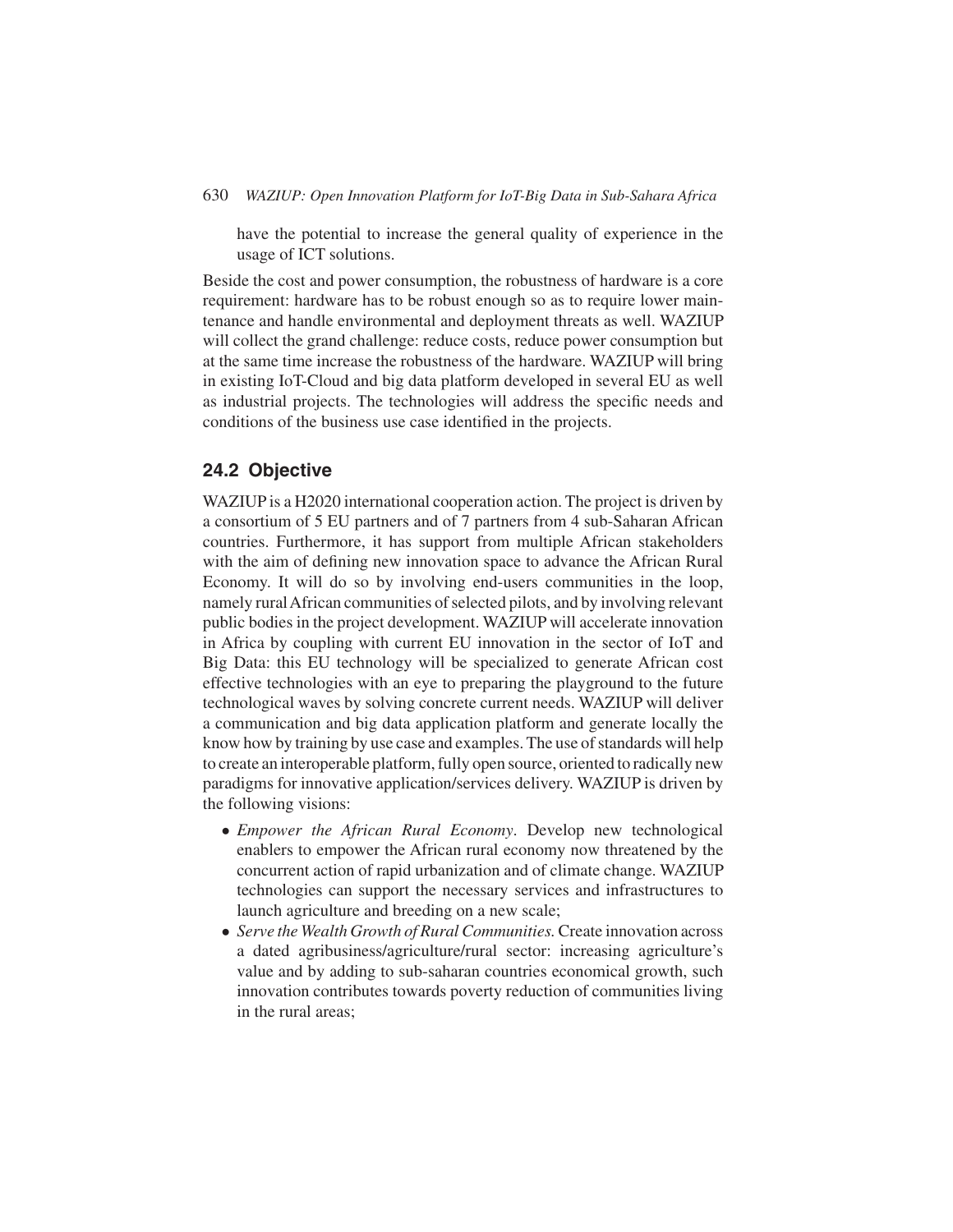- *Innovate Agro-Industry Processes.* Increase efficiency of production and processing in small-scale agro-industry SMEs, catalyze better yields and advance agribusiness;
- *Improve work conditions.* WAZIUP technology aims at improving work and living quality by affordable and available specific IoT services tailored for African rural communities;
- *Tailored IoT and Big-data Technology.*Offer smart sensor and data-driven applications and services addressing the end-users needs and requirements (understanding users requirements and preference delivering towards more personalized and easy users interfaces and applications)
- *Value-added cost and energy efficiency.* IoT application and services based on WAZIUP open IoT-Big data platform will focus on ease of maintenance and low cost of solutions;
- *Lower Entry Level.* Provide to application developers a mature platform, as well as tools and standards that are inexpensive, easy and relevant.

In order to achieve the above aims, a strong dissemination and exploitation effort of the project will be dedicated to a) strengthening linkages of end-users with industries, b) engage innovation space and living labs to accelerate innovation coaching/training/start-up activities (e.g., community-driven development paradigms), c) promote value-addition to business outputs, d) challenge the value-chain ofAfrican agribusiness through technology for value increase.

The proposed solutions will be tested for a set of real-life use cases covering several countries.At higher level,WAZIUPwill implement a regional innovation platform, where SMEs could continue to develop/plug-in solutions using the technical elements and the open data provided in the project. The ultimate target is to create large African industries, SMEs ecosystem, and induce a network-effect.

The above objectives require tackling several challenges which we enlist below:

- *Challenge 1: Innovative design of the IoT platform for the Rural Ecosystem.* Low-cost, generic building blocks for maximum adaptation to end-applications in the context of the rural economy in developing countries.
- *Challenge 2: Network Management*. Facilitate IoT communication and network deployment. Lower cost solutions compared to state of the art technology: privilege price and single hop dedicated communication networks, energy autonomous, with low maintenance costs and long lasting operations.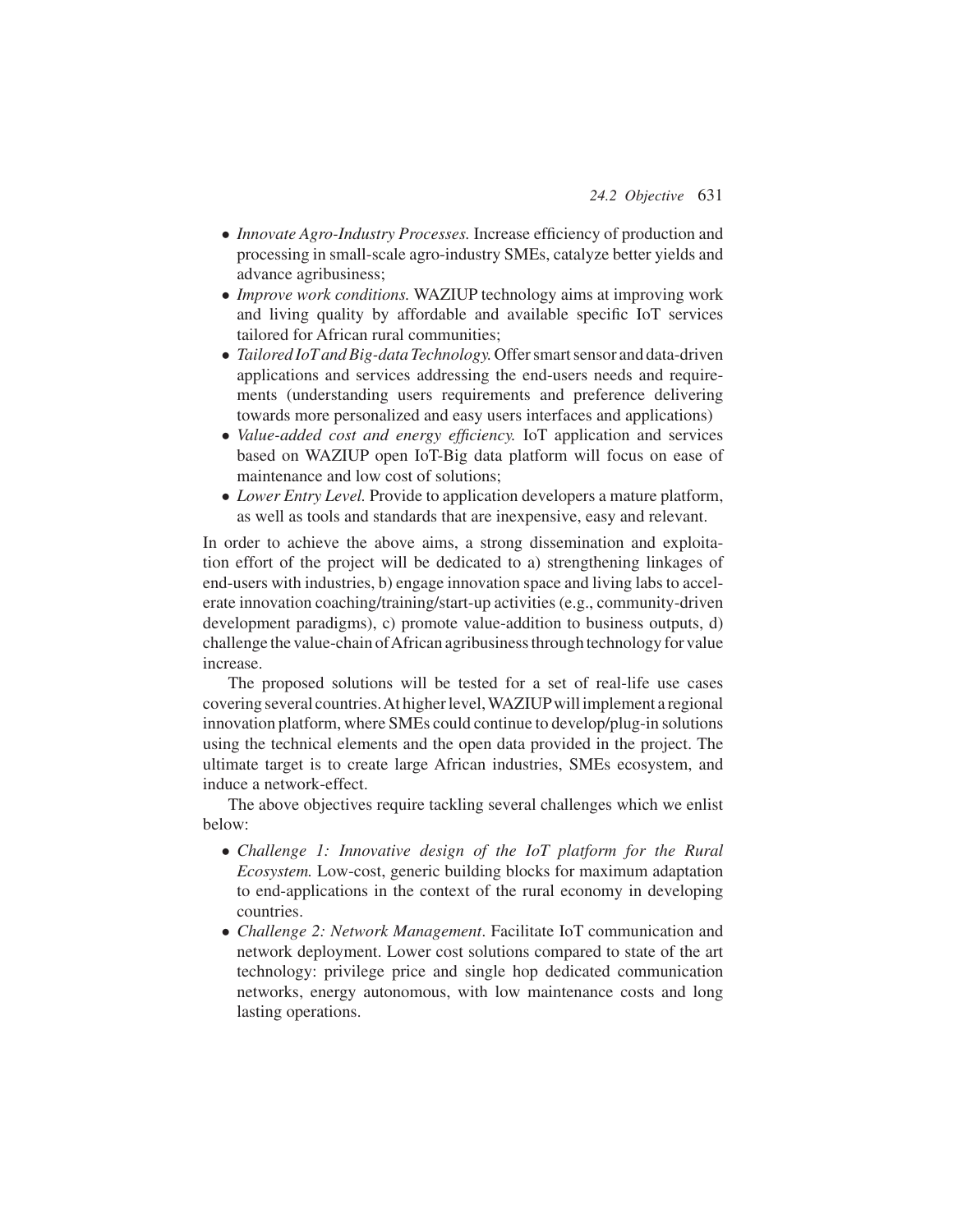- *Challenge 3: Long distance.* Dynamic management of long range connectivity (e.g., cope with network & service fluctuations), provide devices identification, abstraction/virtualization of devices, communication and network resources optimization.
- *Challenge 4: Big-data*. Exploit the potential of big-data applications in the specific rural context.

From a technical standpoint, WAZIUP introduces innovation by constructing on the following pillars of IoT/Big Data technology, specifically tailored for the rural ecosystem:

- *Privacy and security*: through attention to all related privacy and security aspects with specifics addressing the involved communities (farmers, developers);
- *Personalized and user friendliness*: models will receive requirements from users' needs and will ensure compliance with all most common usability standards (e.g., Web Accessibility Initiative – WAI or ISO/TR 16982:2002);
- *An Open interoperable platform*: through open standard and protocols from the Geospatial Consortium (OGC), W3C, IEEE from the European SDOs (CEN, CENELEC and ETSI, etc.) for all its key technology;
- *Continued Openness:* through the release of open specification and open software components and/or algorithms;
- *Low-cost and low-energy consumption*: through the design of innovation hardware (sensors/actuators), and of IoT communication & network infrastructure.

# **24.3 Technical Solution**

In WAZIUP the challenges outlined above will be tackled using an open IoT-big data platform with affordable sensors connected through an IoT-Cloud open platform. This platform will also make use of mobile phones and real-time processing to empower users and deliver the needed services. Hereafter a compact list of core technical functionalities encompassed by the platform:

• Cloud-based real-time data collection combined with analytics and automation software: thus, the platform will offer cost-effective solutions for aggregating different machines and sensor types to engender efficiency, smart automation and optimization in the rural context.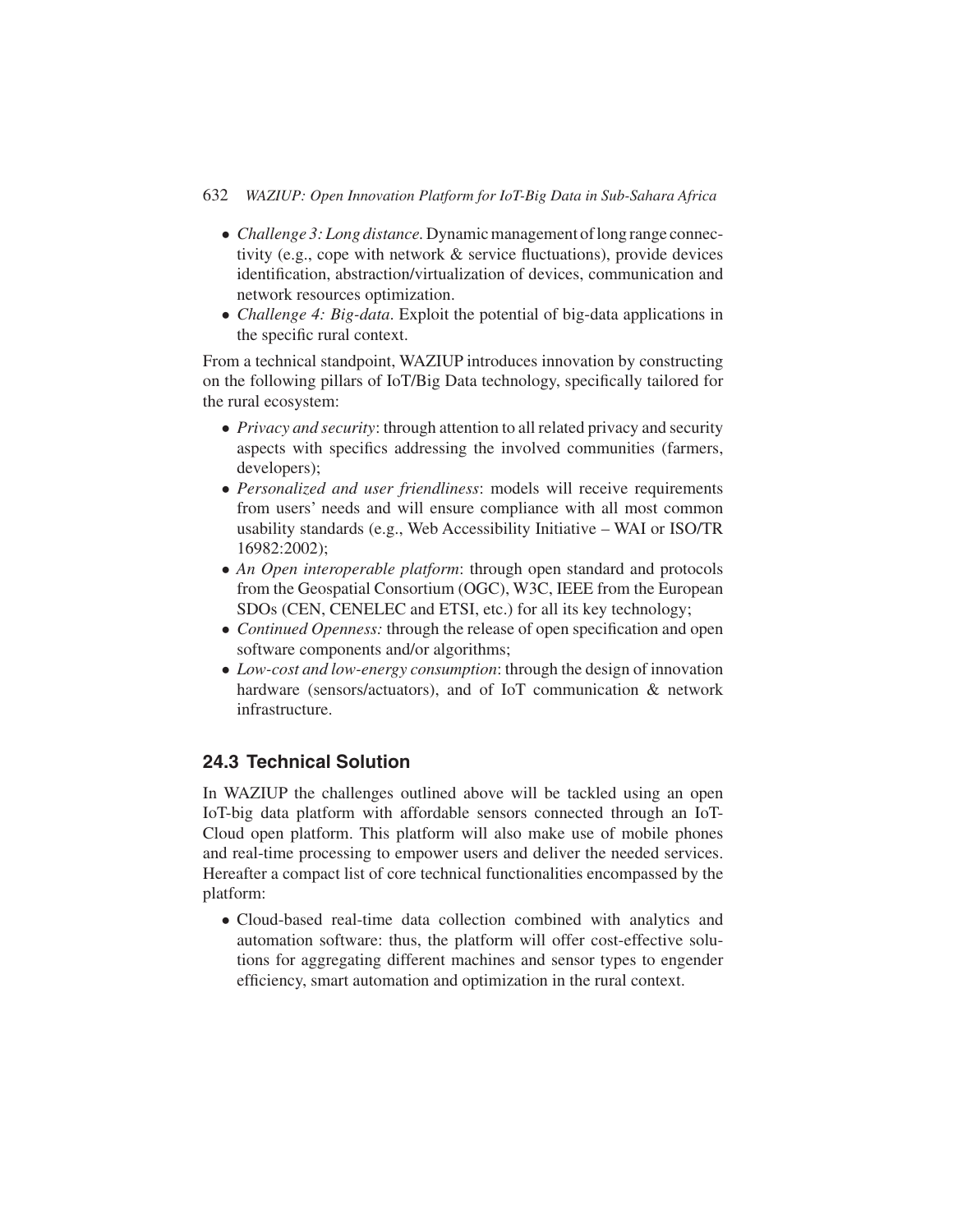- Intelligent analytics of sensor and device data: studied in order to optimize for performance of the rural workplace, detect potential outages, and finally reduce overall maintenance costs.
- Integration to 3rd parties' platform: enables customers' benefit of scaling fast and easy.
- PaaS (Platform-as-a-Service) provider: WAZIUP will provide to business clientele with independently maintained platform upon which their web application, services and mobile applications can be built.

#### The set of value-added services to be delivered by WAZIUP:

*Long-distance real-time/near real-time monitoring and users notification:* WAZIUP project enables the comprehensive monitoring of a product's condition, operation, and external environment through sensors and external data sources. By data processing, a product can alert users or others of changes in circumstances or performance. Monitoring also allows companies and customers to track a product's operating characteristics and history and to better understand the product's usage history. Usage history, in turn, may deeply depend on the specific rural communities involved.

*Long-distance control of the system and devices:* WAZIUP devices and platforms can be controlled through remote commands or algorithms that are built into the device or reside in the product cloud. Modern control techniques act through software embedded in the product or deployed in the cloud. This allows the customization of product performance to a degree that previously was not cost effective or often even possible. The same technology also enables users to control and personalize their interaction with the product in many new ways.

*Optimization and big data analytic application:* The rich flow of monitoring data from connected sensors/products, coupled with the capacity to control product operations, allows companies (SMEs, NGO) to optimize product performance in numerous ways, many of which have not been previously possible. WAZIUP project can apply algorithms and analytics to in-use or historical data to dramatically improve output, utilization, and efficiency of processes in the rural context. Real-time monitoring data on product condition and product control capability enables firms to optimize service by performing preventive maintenance when failure is imminent; they can also accomplish repairs remotely, thereby reducing product downtime and the need to dispatch repair personnel to remote rural areas.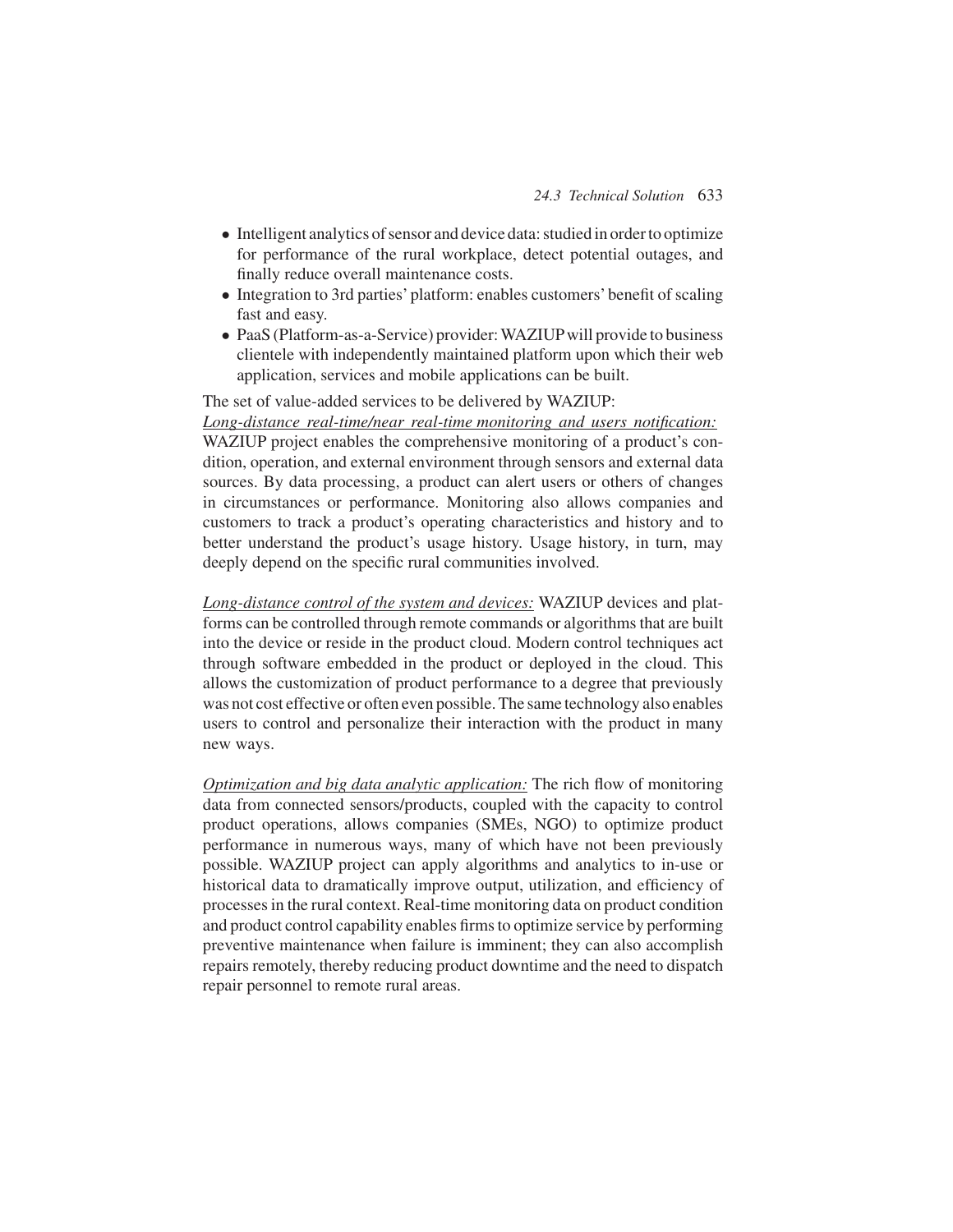### **24.4 Applications Cases**

We present a detailed analysis of the different application cases selected for WAZIUP project, these are precision agriculture, cattle rustling, logistic & transport, fish farming and urban waste management.

#### **24.4.1 Precision Agriculture**

The goal of this application cases is to improve the working conditions and yield in the agricultural field by giving precise information on the ground status. To achieve this, we will gather data on the environmental conditions with dedicated sensors, analyze data and make optimized and personalized predictions for the farmers.

#### **24.4.2 Cattle Rustling**

Cattle rustling is a serious problem observed in African countries, particularly in Senegal. This is a recurring phenomenon that causes a lot of problems to farmers. Cattle's stealing is extremely expensive; it represents millions for farmers but also for the state annually. Faced with this problem, the famer is often helpless.

#### **24.4.3 Logistics and Transport, Saint-Louis, Senegal**

Whether by air, ground or sea, transportation and logistics are essential components to many enterprises' productivity, and access to real-time data is critical. Many industries and business sectors are struggling to grasp the possibilities of data-driven technology, but companies in transport and logistics are way ahead. By their very nature, the logistics providers that move objects by air, sea, rail, and ground have widely distributed networks and rely on rapid information about those networks to make decisions. As a result, they were quick to see the benefits of new sensor and connection technology, placing them at the forefront of the transition to a connected world.

#### **24.4.4 Fish Farming, Kumasi, Ghana**

In order to increase the management efficiency of the fish farms, this pilot will deploy a network of sensors to monitor remotely and in real time the water situation and quality within the fish ponds.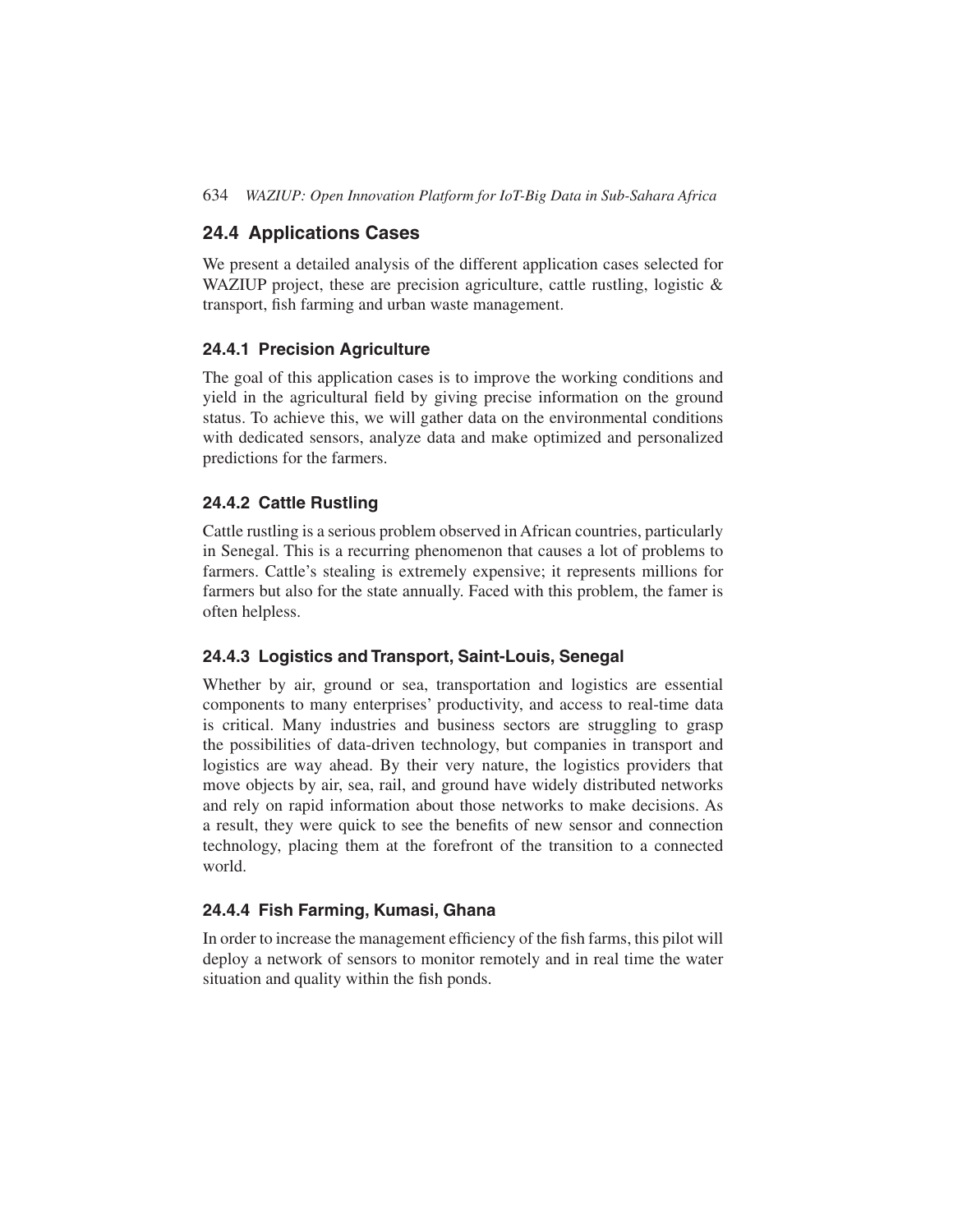#### **24.4.5 Environment and Urban Agriculture**

African cities have the fastest urbanization speed of the world. Some cities like Kinshasa will have its population tripled by 2050. Thus, the African urbanity becomes the perfect experimental field to test urban smart systems. The most important challenges are the household living conditions improvement of food security, appropriate waste management and digitalization of the different sectors.

Table 24.1 is summarizing the uses cases that will be validated in the project.

### **24.5 WAZIUP Platform as a Service (PaaS)**

Platform as a Service (PaaS) is a category of the cloud computing service that provides a platform allowing customers to develop, run, and manage applications; without the complexity of building the infrastructure typically associated with developing and deploying applications. Typically, a PaaS framework will compile an application from its source code, and then deploy it inside lightweight virtual machines or containers. This compilation and

| <b>Table 24.1</b> Pilot use cases      |                                                        |
|----------------------------------------|--------------------------------------------------------|
| <b>Application Domain</b><br>Use Cases |                                                        |
| Precision agriculture                  | UC1: Monitor soil                                      |
|                                        | • UC2: Field Weather Situation                         |
|                                        | • UC3: Storage Moisture and Temperature                |
| Cattle rustling                        | • UC1: Real-time position and itinerary of the         |
|                                        | cattle's herd                                          |
|                                        | • UC2: Ability to receive notification in              |
|                                        | critical situations                                    |
| Logistics and transportation           | • UC1: Track operations and remote                     |
|                                        | monitoring                                             |
|                                        | • UC2: Real-time visibility across the supply<br>chain |
|                                        | • UC3: Check the integrity, identification,            |
|                                        | authentication and traceability of goods               |
| Fish farming                           | • UC1: Fish Pond Water Quality                         |
|                                        | • UC3: Cost-Efficient Feeding System                   |
| <b>Environment</b> and Urban           | • UC1: Indoor/small scale farming                      |
| agriculture                            | automation                                             |
|                                        | • UC3: Confirm emptied waste bins                      |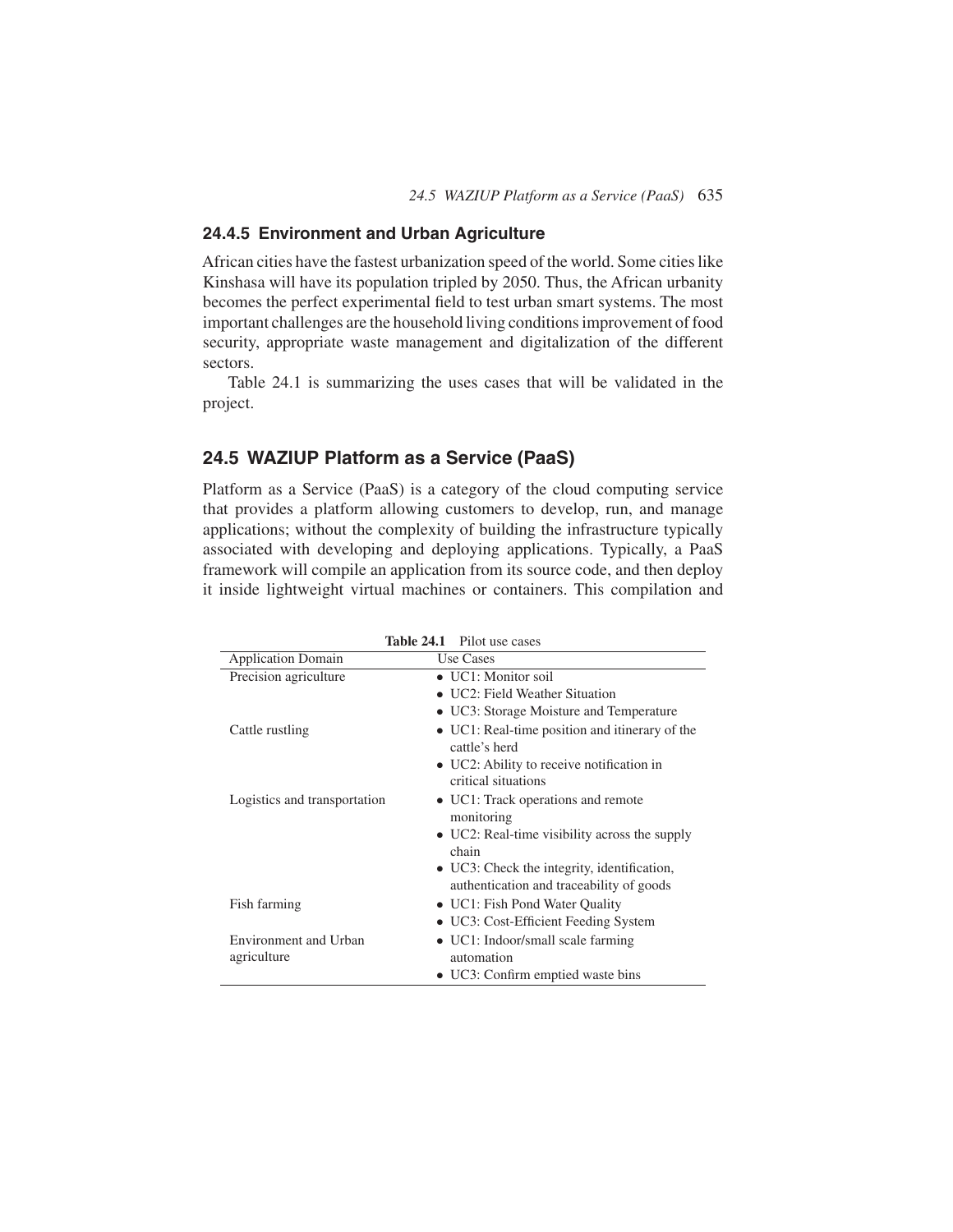deployment is done with the help of a file called the manifest, which allows the developer to describe the configuration and resource needs for the application. The manifest file will also describe the services that the application requires and that the platform will need for provision. Furthermore, PaaS environments usually offer an interface for applications to scale up or down, or to schedule various tasks within the applications.

The idea of WAZIUP is to extend the paradigm of the PaaS to IoT. Developing an IoT Big Data application is a complex task. A lot of services need to be installed and configured, such as databases and complex event processing engines. Furthermore, it requires an advanced knowledge of the various communication protocols, the programming of embedded devices, the storage, processing and analysis of the data in a distributed fashion and finally the programming of GUIs and user interactions. The promise of the PaaS extended to IoT is to abstract away this work to a large extent.

Figure 24.1 shows the PaaS deployment in WAZIUP. Traditional PaaS environments are usually installed on top of IaaS (in blue in the picture). The blue boxes are physical servers, respectively the Cloud Controller and one Compute node. The PaaS environment is then installed inside the IaaS VMs, in green in the picture. We use Cloud Foundry as a PaaS framework. It comes with a certain number of build packs, which and programming languages compilers and runtime environments. It also provides a certain number of preinstalled services such as MongoDB or Apache Tomcat. The manifest file,



**Figure 24.1** PaaS deployment extended for IoT in WAZIUP.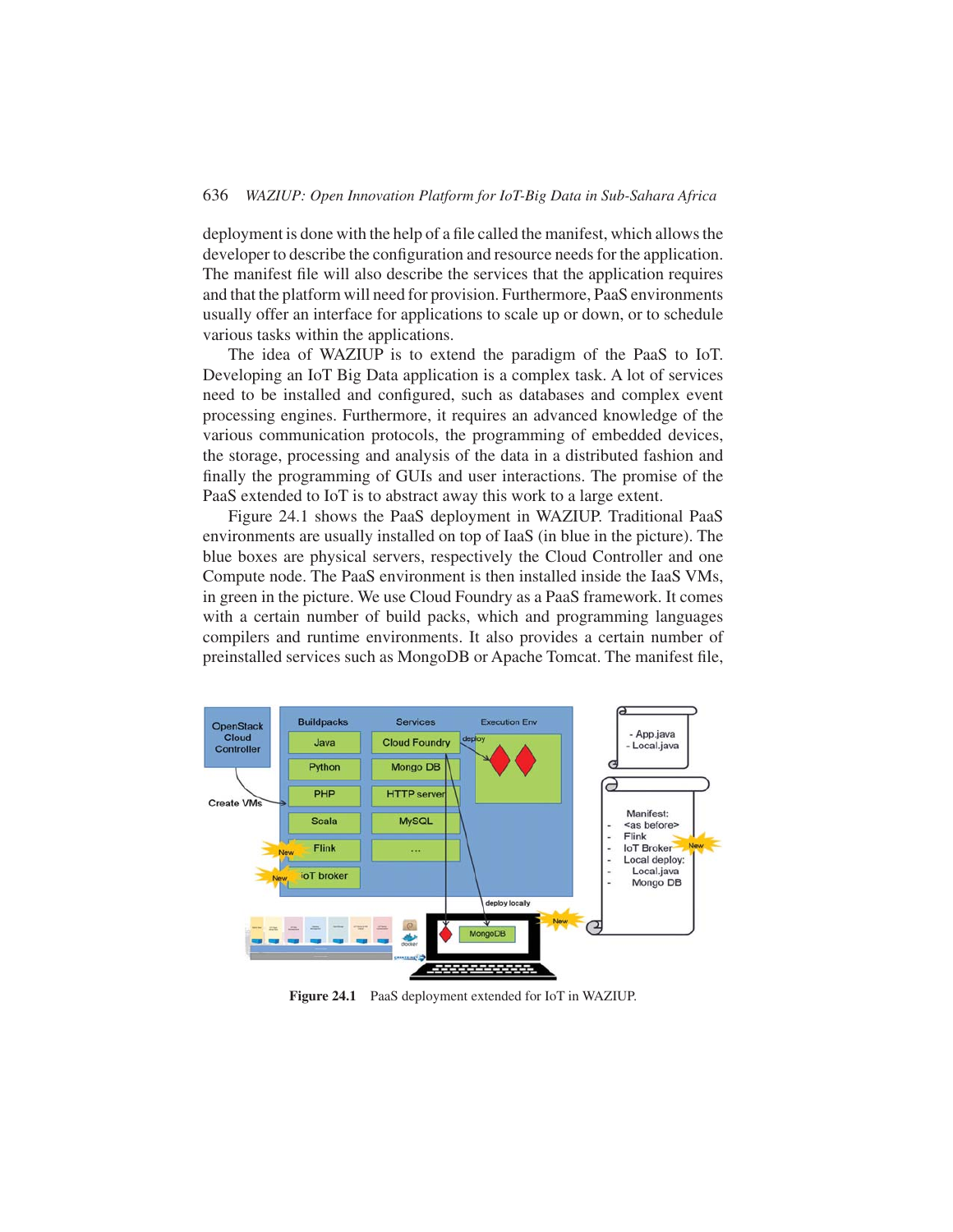showed on the right hand side, provides a high-level language that allows describing which services to instantiate. We propose to extend this language to IoT and big data services such as:

- Data stream and message broker
- CEP engines
- Batch processing engines
- Data visualization engines

Furthermore, we propose to include in the manifest a description of the IoT sensors that are required by the application. This query includes data such as the sensor type, location and owner. The manifest also includes the configuration of the sensors. The application will then be deployed both in the global Cloud and in the local Cloud.

# **24.5.1 Local and Global Clouds**

The WAZIUP project defines two different types of "Cloud": the local Cloud and the global Cloud. Alocal Cloud is an infrastructure able to deliver services to clients in a limited geographical area. The local Cloud replicates some of the features provided by the traditional Cloud. It is used for clients that may not have a good access to the traditional Cloud, or to provide additional processing power to local services. In order for such an infrastructure to be considered as a local Cloud it must support a virtualization technology. In the case of WAZIUP, the local Cloud comprises the end user or service provider PC and IoT Gateway. The local Cloud characteristics are:

- Existence of IoT devices attached
- Can have geographical characteristics
- Must support virtualization
- Must support local cloud components
- Has an identifiable administrator/owner
- Has certain regulations/privacy considerations for data access and treatment

The global Cloud, on the other end, is a "backbone infrastructure" which increases the business opportunities for service providers and allows services to access a virtually infinite amount of computing resources. In order for such an infrastructure to be considered as a global Cloud it must support a virtualization technology and be able to host the global cloud components of the WAZIUP architecture.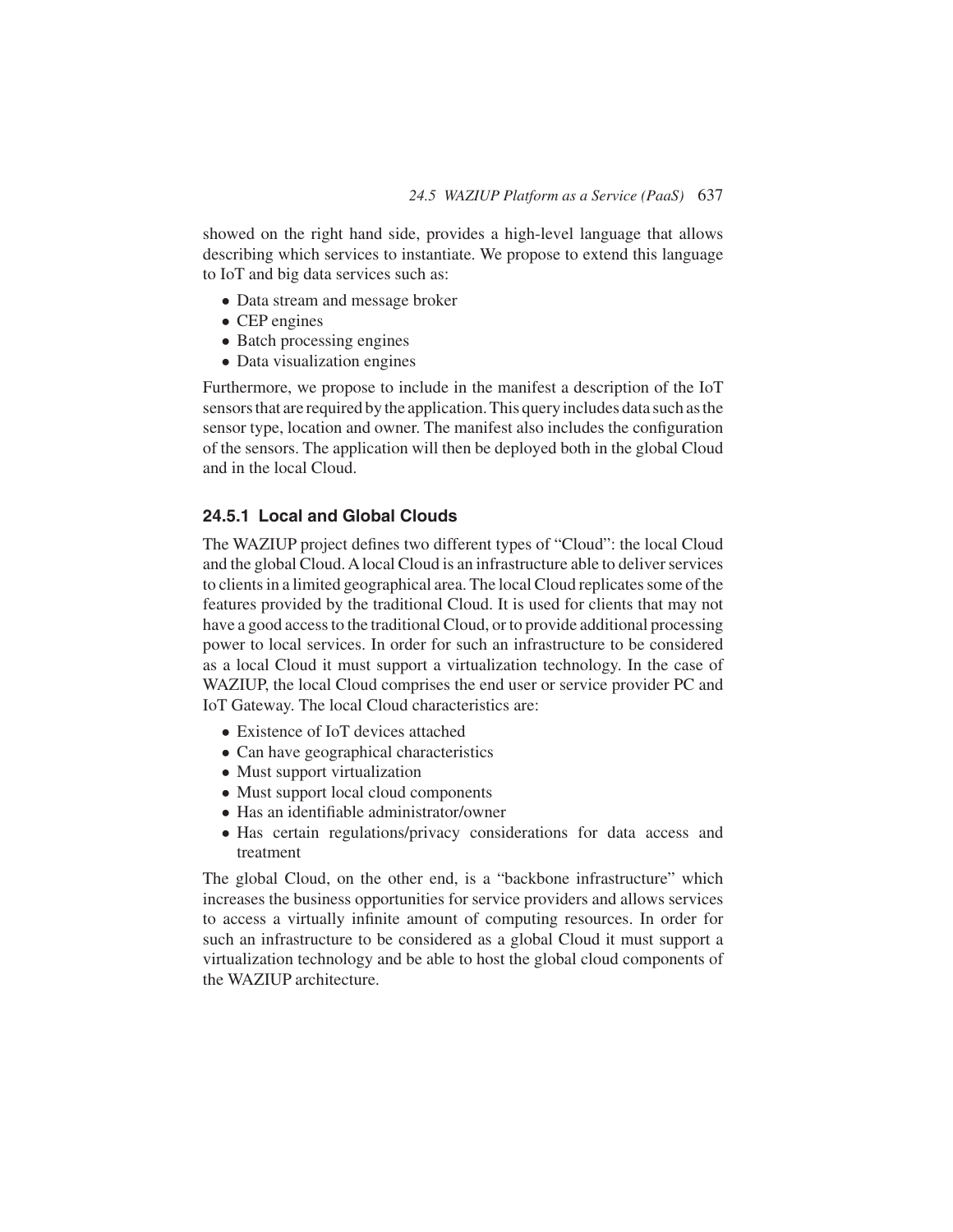# **24.6 WAZIUP Architecture**

This section provides the details of the WAZIUP architecture. A functional overview is given, followed by the actor definition, the components and finally the sequence diagrams.

#### **24.6.1 Functional Overview**

This section presents the functional view of the architecture.

Figure 24.2 shows the functional overview of WAZIUP. The topmost block represents the Cloud platform, the middle one is the network connectivity while the bottom one is the local deployment, including gateway and sensors. Table 24.2 shows the functional domains that have been identified, with a description for each of them.



**Figure 24.2** Functional overview of WAZIUP.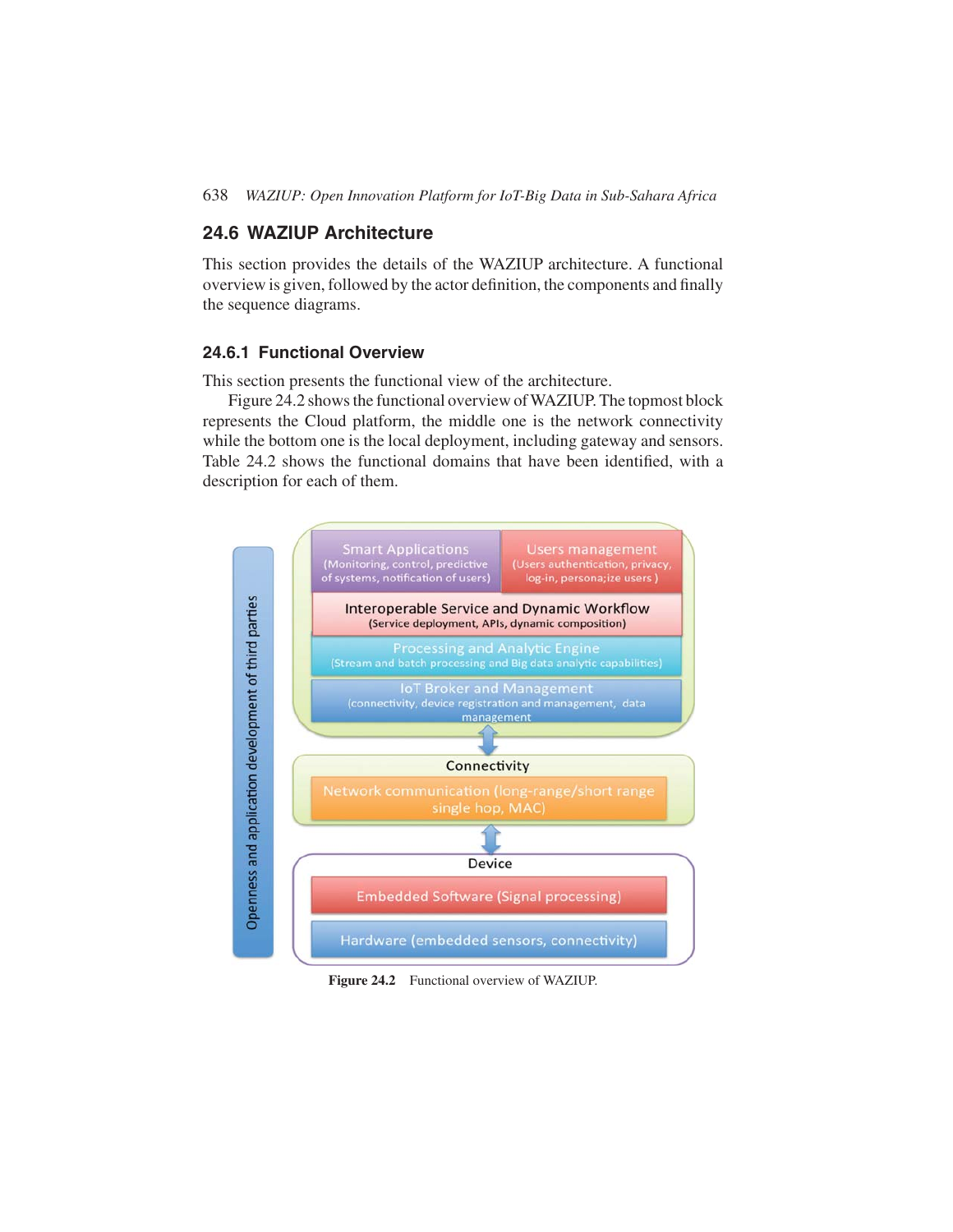| <b>Table 24.2</b> Functional domains |                                                            |
|--------------------------------------|------------------------------------------------------------|
| <b>Functional Domains</b>            | Description                                                |
| Application platform                 | Application writing, deploying, hosting and execution.     |
| IoT platform                         | The connectivity of IoT devices, the sensors data and      |
|                                      | metadata.                                                  |
| Stream and data analytic             | Data brokering, stream processing and data analytics.      |
| Security and privacy                 | Management of the identification, roles and connections    |
|                                      | of users. Also includes data anonymisation of the data and |
|                                      | securisation of the transmissions.                         |
| Platform Management                  | Status of the components, deployment of the platform.      |

# **24.6.2 Components**

Figure 24.3 presents the full WAZIUP architecture. It shows the four functional domains: Application Platform, IoT Platform, Security and Privacy and finally Stream & Data Analytic. The Application Platform involves the development of the application itself and its deployment in the Cloud and in the Gateway. A rapid application development (RAD) tool can be used, such as Node-Red. The user provides the source code of the application, together



**Figure 24.3** Components of the WAZIUP platform.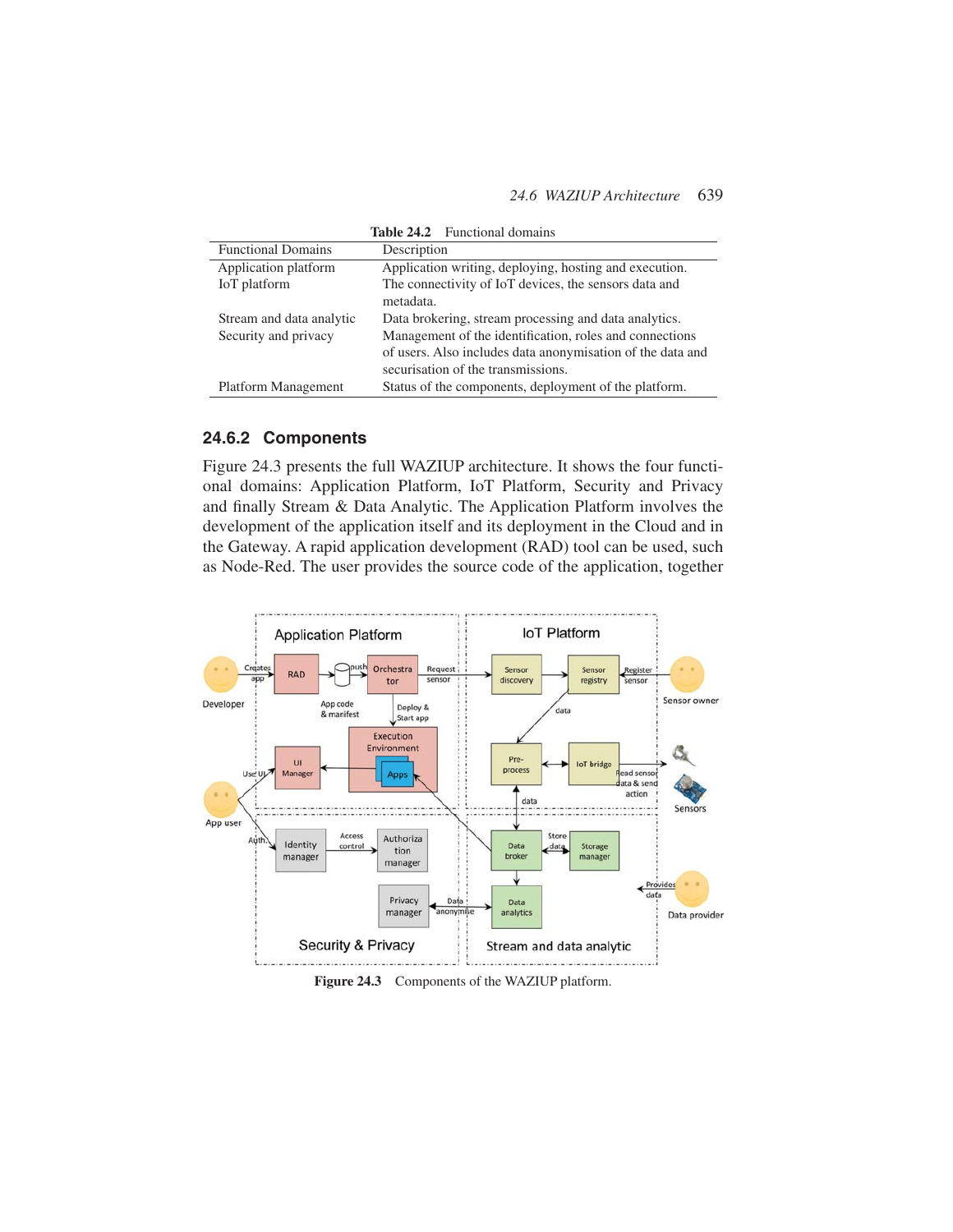with the manifest. As a reminder, the manifest describes the requirements of the application in terms of:

- computation requirements (i.e. RAM, CPU, disk)
- references to data sources (i.e. sensors, internet sources . . .)
- big data processing engines (i.e. Flink, Hadoop . . .)
- configuration of sensors (i.e. sampling rate)
- local and global application deployment

The application source code, together with the manifest, is pushed to the WAZIUP Cloud platform by the user. The orchestrator component will read the manifest and trigger the compilation of the application. It will then deploy the application in the Cloud Execution Environment. It will also instantiate the services needed by the application, as described in the manifest. The last task of the orchestrator is to request the sensor and data sources connections from the IoT components of the architecture. The sensor discovery module will be in charge of retrieving a list of sensors that matches the manifest description. On the left side of the diagram, the sensor owners can register their sensors with the platform. External data sources such as Internet APIs can also be connected directly to the data broker. The sensors selected for each application will deliver their data to the data broker, through the IoT bridge and pre-processor. This last component is in charge of managing the connection and configuration of the sensors. Furthermore, it will contain the routines for pre-processing the data, such as cleaning, extrapolating, aggregating and averaging. Historical data can be stored using the Storage manager.

The Security and Privacy domain contains three components: the Identity Manager, the Authorization Manager and the Privacy Manager. The first one is in charge of providing the identification, the roles and the connections of the users. The Authorization Manager provides the access policy for each of the WAZIUP resources. Finally the Privacy Manager provides services for the privacy of communication and also the anonymization of data.

### **24.7 WAZIUP Test-Beds**

We will deploy a network test-bed at Gaston Berger University (UGB), Saint-Louis, Senegal, to validate the sensor and gateway platforms and to test various sensor settings in various rural environments. Computing facilities at UGB will host the WAZIUP platform to test advanced sensor and data management. The Internet access will also enable the small-size, single-application scenarios where public IoT data clouds will be used.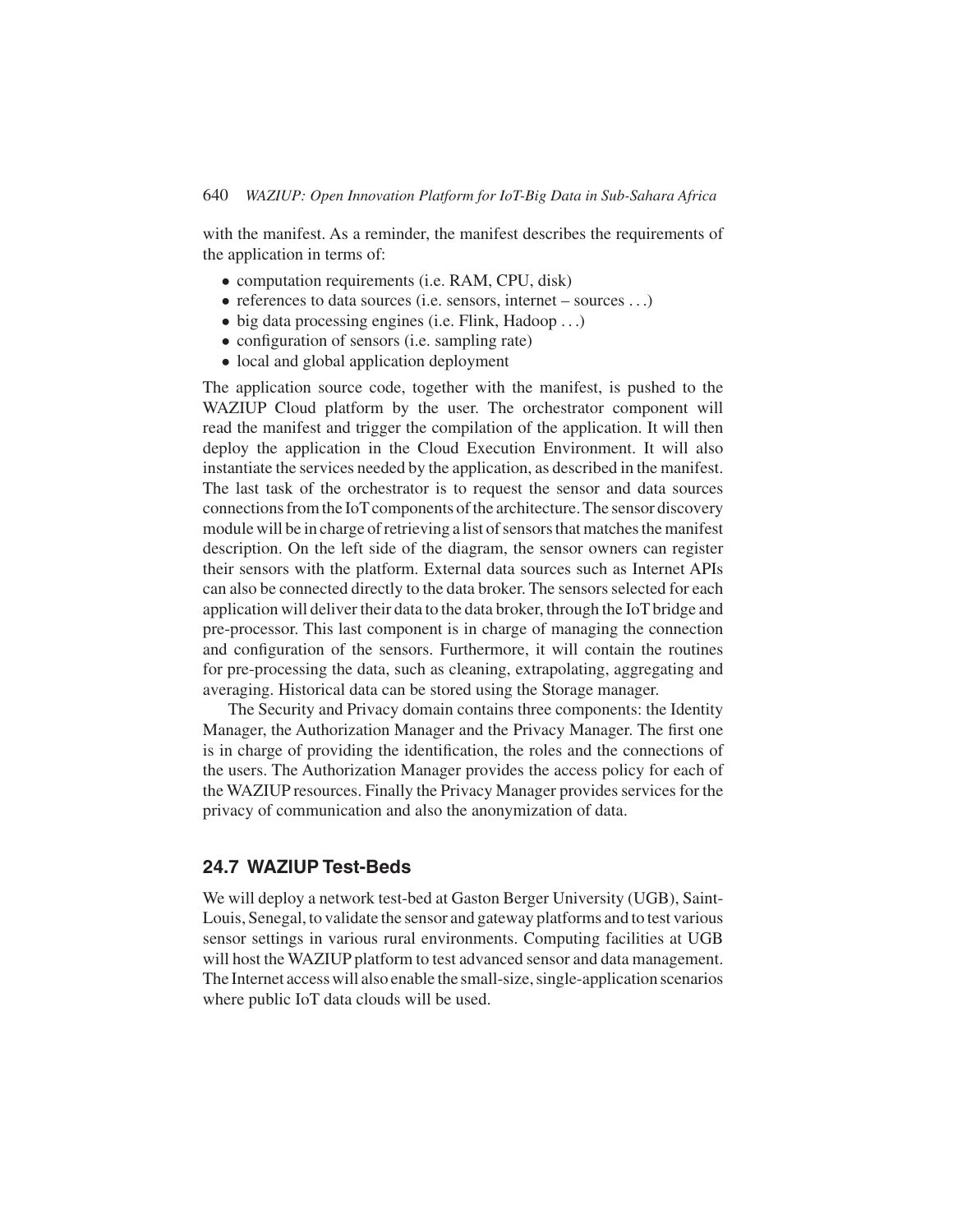*24.7 WAZIUP Test-Beds* 641



**Figure 24.4** Deployment of sensor nodes around a gateway use case integration.

As can be seen in Figure 24.4, UGB has high buildings for the LPWAN antennas installation. By deploying LPWAN devices we can build a test-bed allowing LPWAN connectivity of IoT devices within a range of more than 15Kms in LOS in typical rural areas. In addition, the geographic location of UGB perfectly suit our needs as it is located within LPWAN radio range of the downtown Saint-Louis city as well as within range of many typical rural areas for test diversity, such as small villages, crop field and farms.

An important feature provided by WAZIUP is the possibility to run the sensor-gateway system in an autonomous manner, without Internet connectivity nor access to dedicated servers. The gateway can therefore also store data locally and make them available through local computing facilities (e.g. laptop, smartphones, tablets) for standalone surveillance applications. Figure 24.5 illustrates the various scenarios that WAZIUP will support: (top) gateway will Internet connectivity provided by cellular technologies, (middle) gateway will Internet connectivity provided by aWiFi (possiblyADSL-based)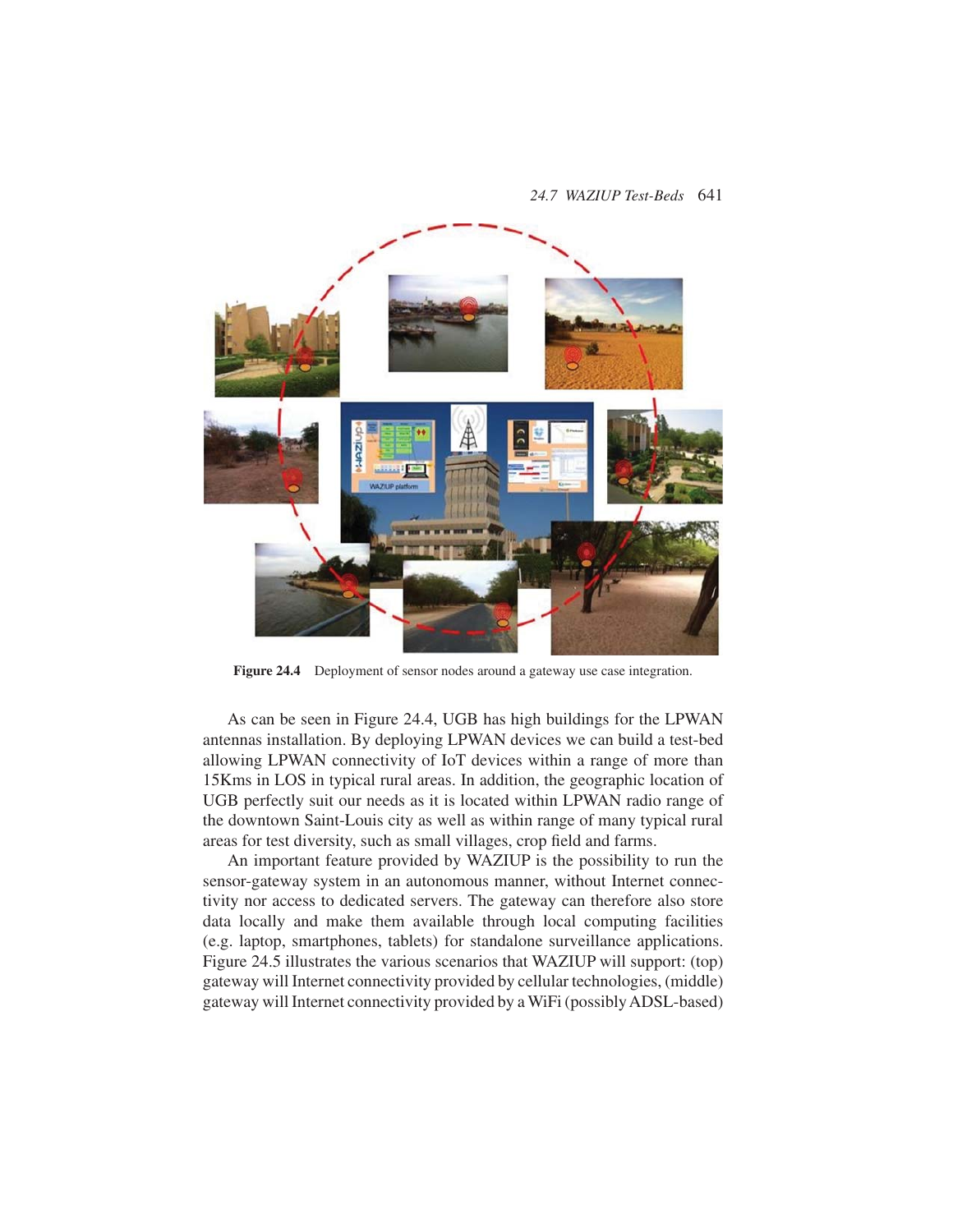

Figure 24.5 WAZIUP deployment scenarios.

access, (bottom) gateway without Internet connectivity, providing connectivity (short range) to local computing facilities (e.g. laptop, smartphones, tablets).

After the integration of the sensors and the gateway, the WAZIUP platform will be ready to receive and process information coming from the sensors.

# **24.8 Conclusion**

With IoT, Sub-Saharan African countries can dramatically improve their productivity by enabling rapid and cost-effective deployment of advanced and real-time monitoring. However, deploying an IoT platform for Africa comes with many challenges. Among them, the most important are supporting low cost, low power, low bandwidth, and intermittent connection from Internet.